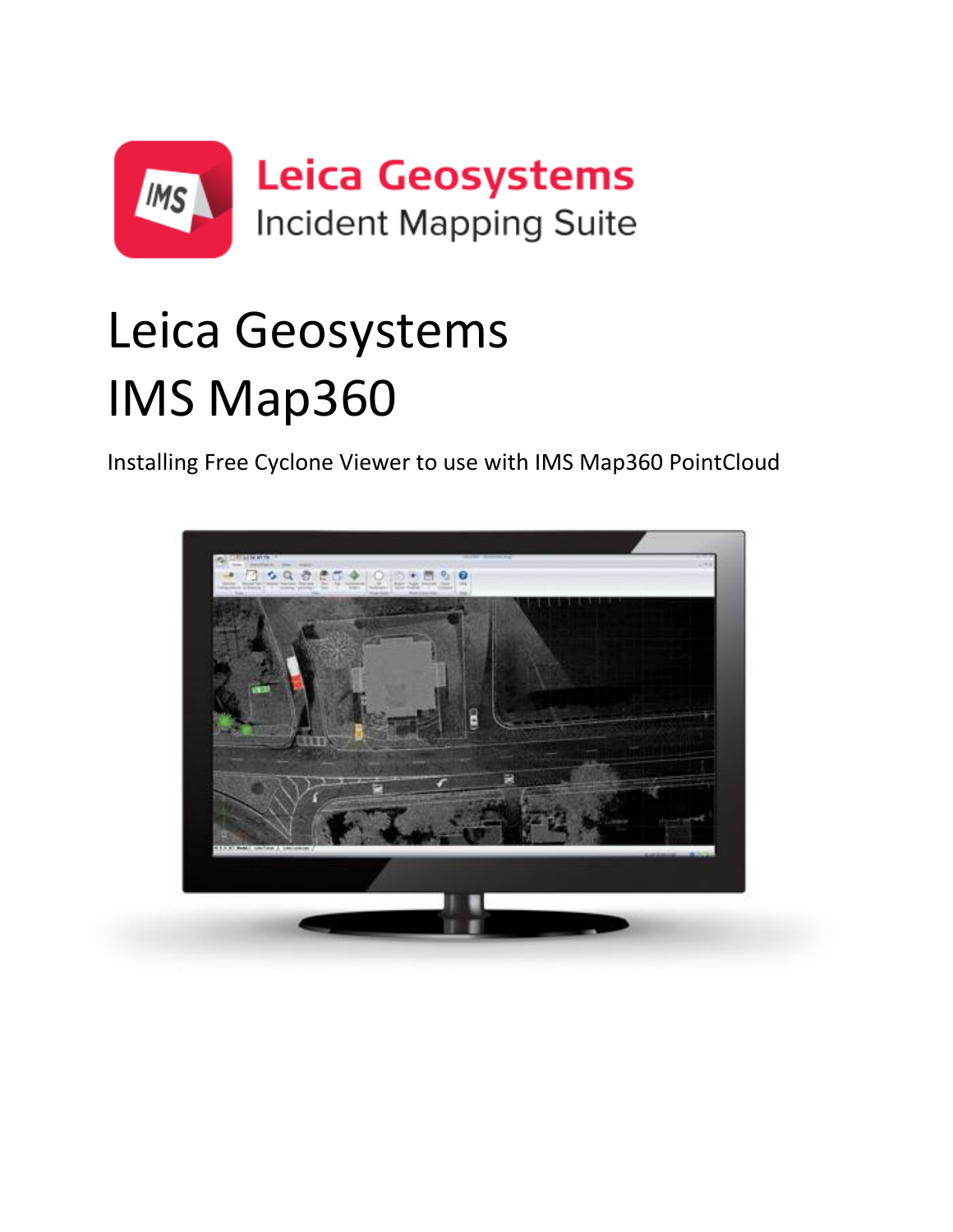

## **Installing Free Cyclone Viewer for IMS Map360 PointCloud**

IMS Map360 Point Cloud module runs on the powerful Leica Cyclone platform. If you **do not** have a purchased licensed version of Leica Cyclone installed on your computer you can download and use the **free Cyclone Viewer version** instead for your work:

## **Download Location**

**Download from: [http://leica-geosystems.com/products/laser-scanners/software/leica](http://leica-geosystems.com/products/laser-scanners/software/leica-cyclone)[cyclone](http://leica-geosystems.com/products/laser-scanners/software/leica-cyclone)**

It can be found under **Software** section. Expand by pressing the **+** button. You will then see the Leica 9.2 as shown below:

| • Leica Cyclone TruView PUBLISHER                                                                        |  |
|----------------------------------------------------------------------------------------------------------|--|
| <b>DOWNLOADS</b>                                                                                         |  |
|                                                                                                          |  |
| <b>SOFTWARE</b>                                                                                          |  |
| COE Plug-in for AutoCAD release notes<br>COE Plug-in 6.2 for AutoCAD                                     |  |
| • PLEASE NOTE: We no longer support 32 bit Cyclone and therefore will not be supplying a 32 bit version. |  |
| Leica Cyclone 9.2 release notes                                                                          |  |
| Leica Cyclone 9.2                                                                                        |  |
| <b>SERVICES</b>                                                                                          |  |
|                                                                                                          |  |
|                                                                                                          |  |
|                                                                                                          |  |

# **Instructions for Installing Free Viewer**

**These instructions for installing the Free Viewer version of Cyclone are below. The entire process can take up to a half hour depending on your internet speed and your computer. Be careful to install the Viewer or you will need to start over.**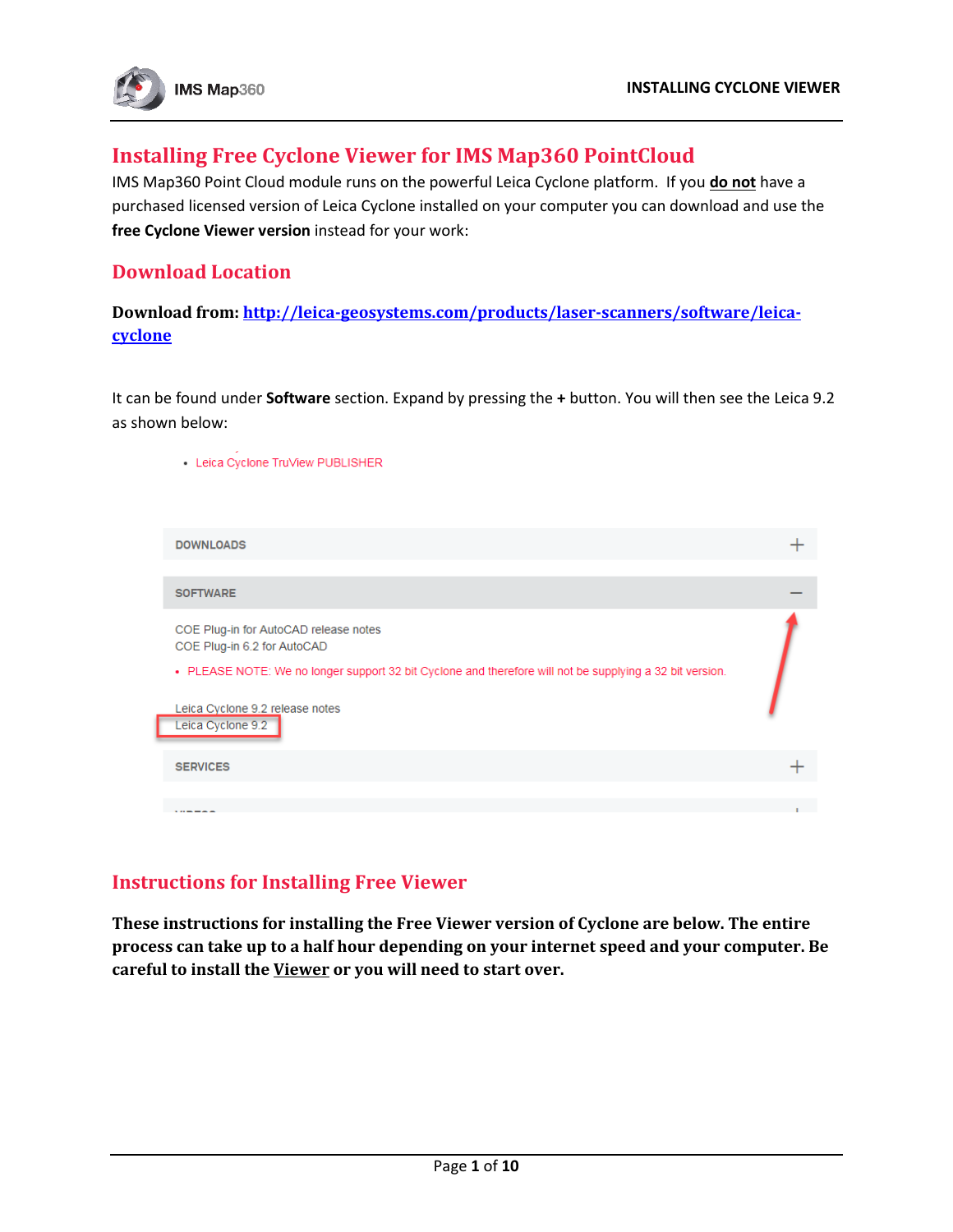

1. Once the download is completed. Unzip the CycloneSetup92-x64.zip file:

| Name                   | Date               |                                                                                                                                                                                                                                                      | Type                                                                                                              | Size               | Tags |
|------------------------|--------------------|------------------------------------------------------------------------------------------------------------------------------------------------------------------------------------------------------------------------------------------------------|-------------------------------------------------------------------------------------------------------------------|--------------------|------|
| CycloneSetup92-x64.zip | 12/20/2017 1:13 PM |                                                                                                                                                                                                                                                      | WinRAR 7IP archive                                                                                                | 852 925 KB         |      |
|                        |                    | <b>Open</b><br>Extract files<br>€<br><b>Extract Here</b><br>е<br>€<br>D<br>Open with<br><b>PDF Architect 4</b><br>$\mathbb{A}$<br>Share with<br>¢€<br>WinMerge<br>Send to<br>Cut<br>Copy<br>Create shortcut<br><b>Delete</b><br>Rename<br>Properties | Extract to CycloneSetup92-x64\<br>Edit with Notepad++<br>Scan with Sophos Anti-Virus<br>Restore previous versions | Þ<br>Þ<br>Þ.<br>Þ. |      |

2. Open the CycloneSetup92-x64 folder. Right click on the CycloneSetup92-x64.exe and pick "Run as Administrator".

| Dependency             | <b>INA CC:7 / TN7/TT/NT</b>            | File folder |            |
|------------------------|----------------------------------------|-------------|------------|
| CycloneSetup92-x64.exe | 10/11/2017 12-50                       | Annlication | 719,402 KB |
|                        | <b>Open</b>                            |             |            |
|                        | Enable/Disable Digital Signature Icons |             |            |
|                        | Run as administrator                   |             |            |
|                        | Troubleshoot compatibility             |             |            |
|                        | Edit with Notepad++                    |             |            |
|                        |                                        |             |            |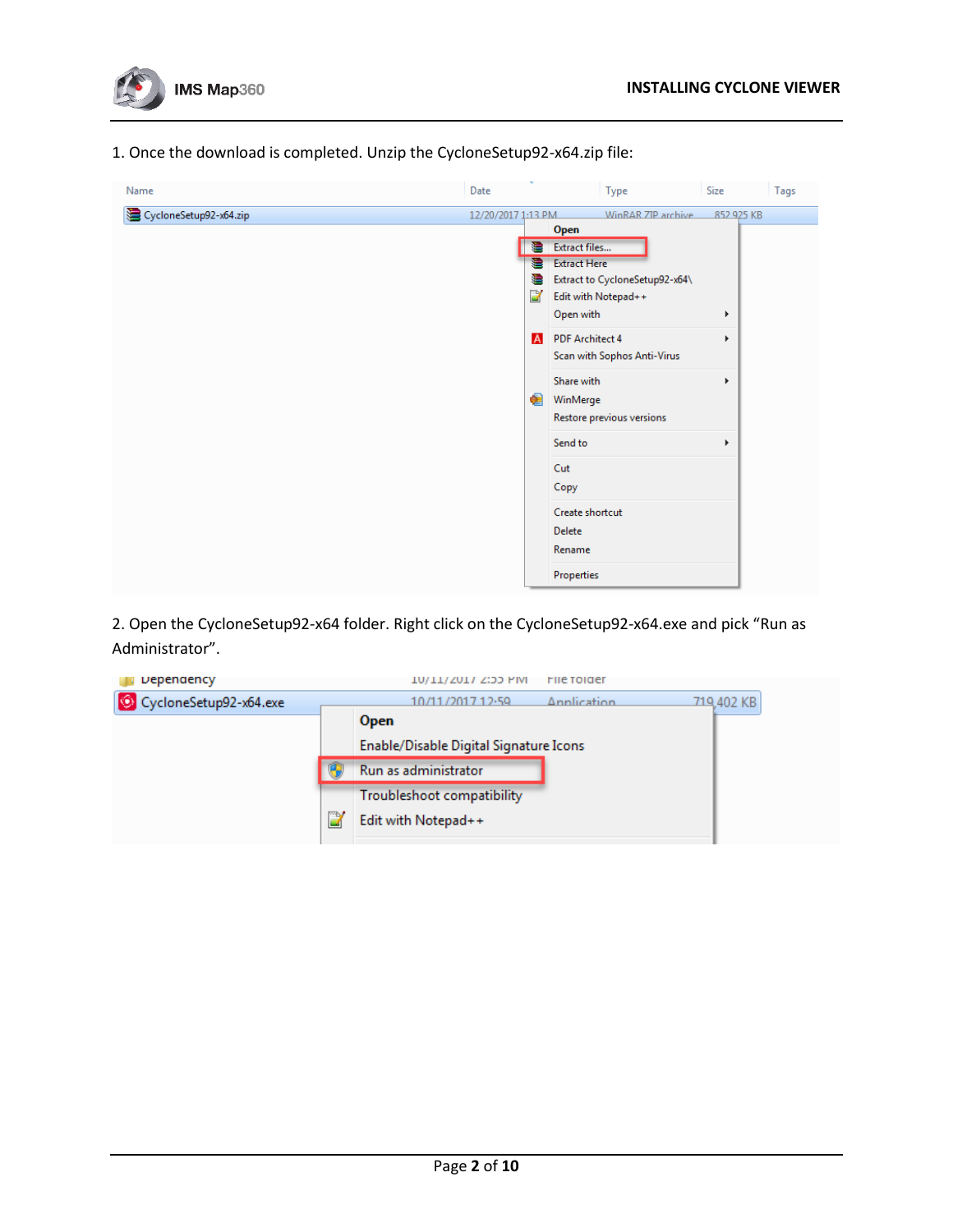

3. Press "Next" to begin the installation process.



4. Select "Yes" if you agree with the licensing agreement.

| Cyclone 9.2 Setup                                                                                                                                                                                                                                                                         |
|-------------------------------------------------------------------------------------------------------------------------------------------------------------------------------------------------------------------------------------------------------------------------------------------|
| <b>License Agreement</b><br>Please read the following license agreement carefully.                                                                                                                                                                                                        |
| Press the PAGE DOWN key to see the rest of the agreement.                                                                                                                                                                                                                                 |
| Leica Geosystems<br>Software License Agreement<br>*Please read this License Agreement thoroughly before using the Software*                                                                                                                                                               |
| PLEASE READ THE FOLLOWING TERMS AND CONDITIONS OF THIS LICENSE<br>AGREEMENT (THE "LICENSE AGREEMENT") CAREFULLY BEFORE USING THIS PRODUCT<br>(AS DEFINED IN SECTION 1). THE PRODUCT INCLUDES SOFTWARE, WHICH LEICA<br>GEOSYSTEMS WILL LICENSE TO YOU FOR USE ONLY IN THE MANNER DETAILED. |
| Do you accept all the terms of the preceding License Agreement? If you<br>Print<br>select No, the setup will close. To install Leica Cyclone, you must accept<br>this agreement.<br><b>InstallShield</b>                                                                                  |
| $<$ Back<br>Yes<br>No                                                                                                                                                                                                                                                                     |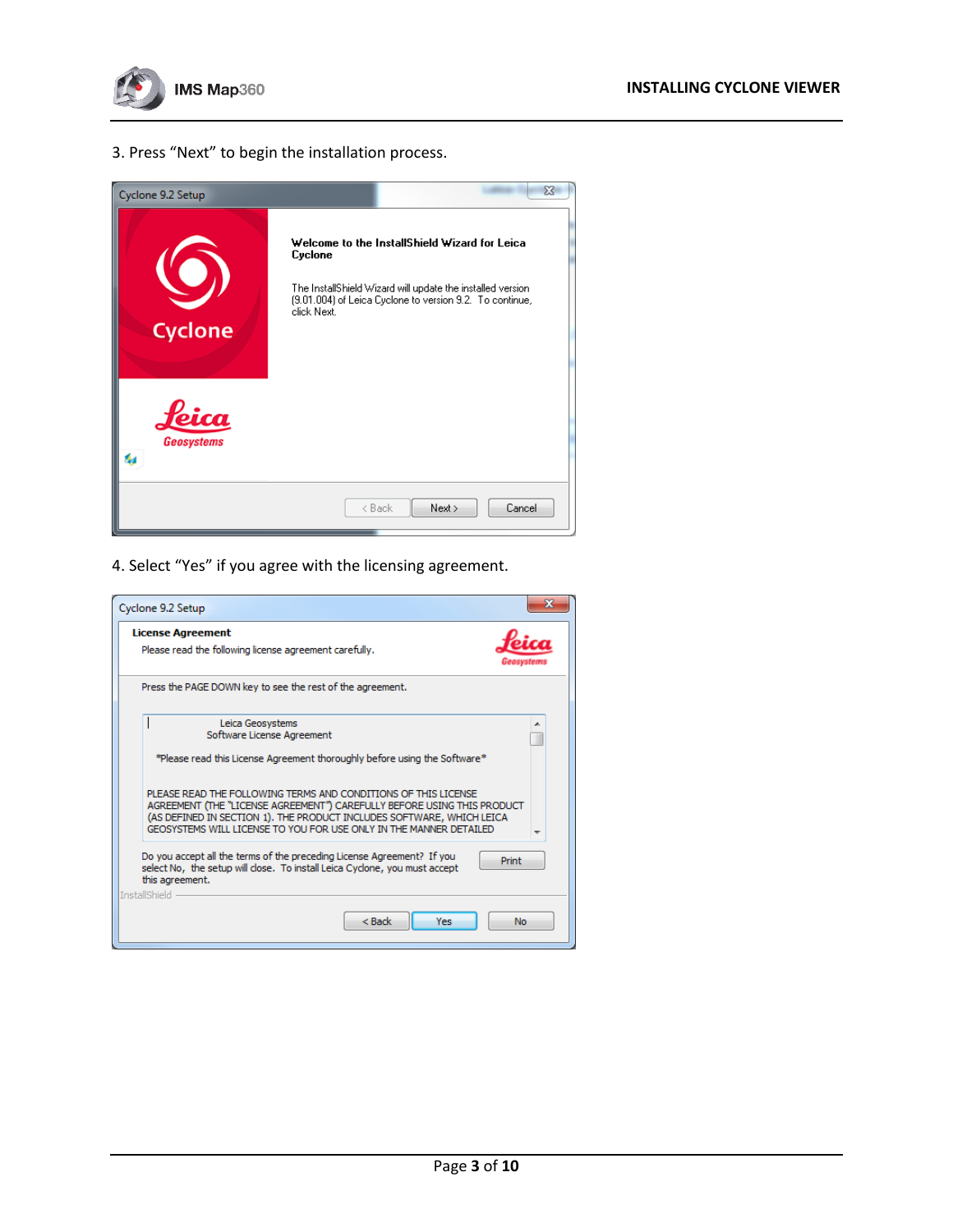

5. Accept the destination default setting and press "Next".

| Cyclone 9.2 Setup                                                                                                   |        | x |
|---------------------------------------------------------------------------------------------------------------------|--------|---|
| <b>Choose Destination Location</b><br>Select folder where setup will install files.                                 |        |   |
| Setup will install Leica Cyclone in the following folder.                                                           |        |   |
| To install to this folder, click Next. To install to a different folder, click Browse and select<br>another folder. |        |   |
| <b>Destination Folder</b>                                                                                           |        |   |
| C: \Program Files\Leica Geosystems\Cyclone<br><b>InstallShield</b>                                                  | Browse |   |
| $Back$<br>Next                                                                                                      | Cancel |   |

6. Select "Cyclone: Viewer" and press "Next".

| Cyclone 9.2 Setup                                                      |                                                                                                                                                                                                     |
|------------------------------------------------------------------------|-----------------------------------------------------------------------------------------------------------------------------------------------------------------------------------------------------|
| <b>Setup Type</b><br>Select the setup type that best suits your needs. | Geosystems                                                                                                                                                                                          |
| Click the type of setup you prefer.                                    |                                                                                                                                                                                                     |
| Cyclone: Customized Installation<br>Cyclone-VIEWER                     | Description<br>This installs the free<br>Cyclone-VIEWER product, which<br>lets you connect to Cyclone<br>databases and view 3D point<br>clouds and models. This also<br>installs a sample database. |
| <b>InstallShield</b><br>$<$ Back                                       | Next<br>Cancel                                                                                                                                                                                      |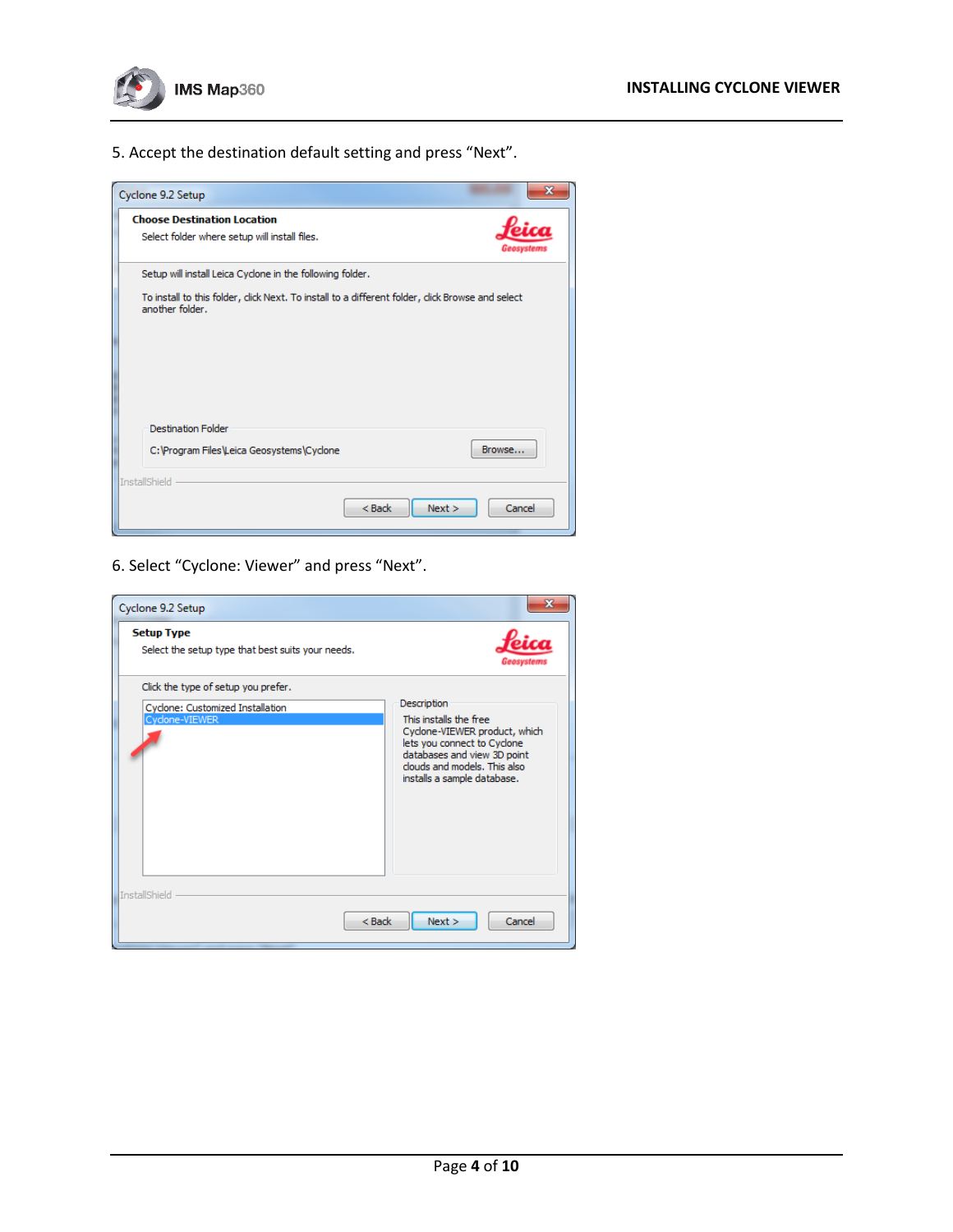

7. Leave the Program Folder at default setting specified below and select "Next".

| Cyclone 9.2 Setup                                                                                                                                                         |                |
|---------------------------------------------------------------------------------------------------------------------------------------------------------------------------|----------------|
| <b>Select Program Folder</b>                                                                                                                                              |                |
| Please select a program folder.                                                                                                                                           | Geosystem      |
| Setup will add program icons to the Program Folder listed below. You may type a new folder<br>name, or select one from the existing folders list. Click Next to continue. |                |
| Program Folder:                                                                                                                                                           |                |
| Leica Geosystems\Cyclone 9.2                                                                                                                                              |                |
| <b>Existing Folders:</b>                                                                                                                                                  |                |
| <b>Accessories</b>                                                                                                                                                        |                |
| Act! Premium<br><b>Administrative Tools</b>                                                                                                                               |                |
| Allworx                                                                                                                                                                   |                |
| Apowersoft                                                                                                                                                                |                |
| Autodesk<br>CADSoftTools ABViewer 11                                                                                                                                      |                |
| CloudBerryLab                                                                                                                                                             |                |
| Evidence Recorder 10                                                                                                                                                      |                |
|                                                                                                                                                                           |                |
| <b>InstallShield</b>                                                                                                                                                      |                |
| $<$ Back                                                                                                                                                                  | Next<br>Cancel |
|                                                                                                                                                                           |                |

8. Select "Next" to start copying files.

| Cyclone 9.2 Setup                                                                                                                                                                                      | Ж                                                                                         |  |
|--------------------------------------------------------------------------------------------------------------------------------------------------------------------------------------------------------|-------------------------------------------------------------------------------------------|--|
| <b>Start Copying Files</b><br>Review settings before copying files.                                                                                                                                    | Geosvstem:                                                                                |  |
| change any settings, click Back. If you are satisfied with the settings, click Next to begin<br>copying files.                                                                                         | Setup has enough information to start copying the program files. If you want to review or |  |
| <b>Current Settings:</b>                                                                                                                                                                               |                                                                                           |  |
| Leica Geosystems Cyclone installation<br><b>Installation Directory:</b><br>C: \Program Files\Leica Geosystems\Cyclone<br>Cyclone-VIEWER Installation<br>Program Group:<br>Leica Geosystems\Cyclone 9.2 |                                                                                           |  |
| ∢<br><b>InstallShield</b>                                                                                                                                                                              |                                                                                           |  |
|                                                                                                                                                                                                        | $<$ Back<br>Next<br>Cancel                                                                |  |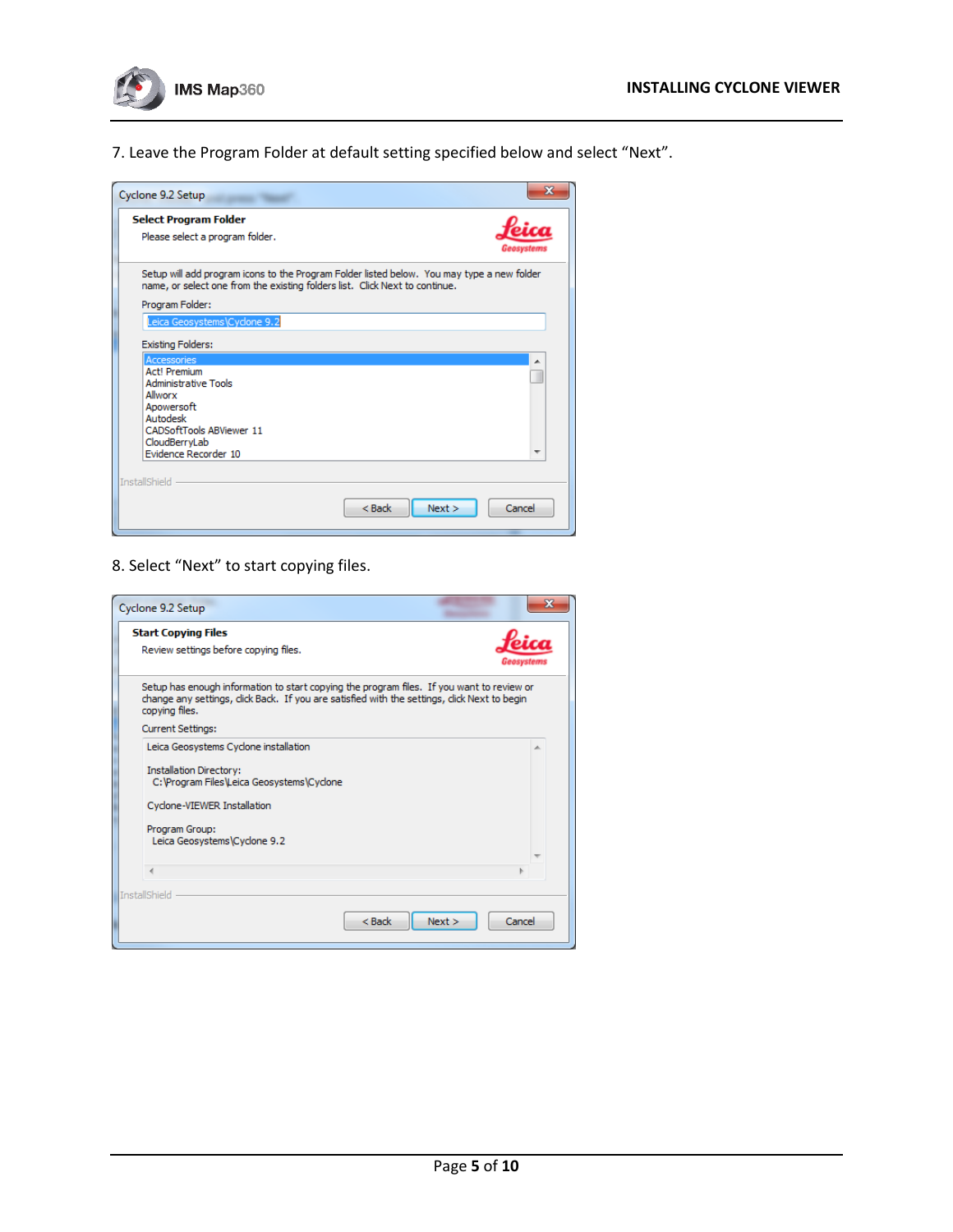

9. Select "No license, operate in free viewer mode" and then select "Next".

| Cyclone 9.2 Setup                                                                                                         |           |
|---------------------------------------------------------------------------------------------------------------------------|-----------|
| Please choose how this application will be licensed:                                                                      | Geosvstem |
| Select the features you want to install, and deselect the features you do not want to install.<br>Click Next to continue. |           |
| Using a license from an existing license server<br>0                                                                      |           |
| Using an entitlement on this computer<br>M                                                                                |           |
| No license, operate in free viewer mode                                                                                   |           |
|                                                                                                                           |           |
|                                                                                                                           |           |
|                                                                                                                           |           |
|                                                                                                                           |           |
| <b>InstallShield</b>                                                                                                      |           |
| Next<br>< Back                                                                                                            | Cancel    |

## 10. Select "Install".

| X<br><b>Cyclone Post Installations</b>                                                                                               |         |                                                   |  |
|--------------------------------------------------------------------------------------------------------------------------------------|---------|---------------------------------------------------|--|
| Cyclone requires the following items to be installed/configured on your<br>computer. Click Install to continue.<br><b>Geosystems</b> |         |                                                   |  |
| Service                                                                                                                              | Status  | Requirement                                       |  |
| 1                                                                                                                                    | Pending | Check and Install MS .NET FrameWork 3.51 and 4.51 |  |
| $\overline{c}$                                                                                                                       | Pending | Setup Cyclone pcE services                        |  |
| 3                                                                                                                                    | Pending | <b>Cyclone Configurations</b>                     |  |
| 4                                                                                                                                    | Pending | Install CLM License Server/Client                 |  |
|                                                                                                                                      |         |                                                   |  |
|                                                                                                                                      |         |                                                   |  |
|                                                                                                                                      |         |                                                   |  |
|                                                                                                                                      |         |                                                   |  |
|                                                                                                                                      |         |                                                   |  |
|                                                                                                                                      |         |                                                   |  |
|                                                                                                                                      |         |                                                   |  |
|                                                                                                                                      |         |                                                   |  |
|                                                                                                                                      |         | Install                                           |  |
|                                                                                                                                      |         |                                                   |  |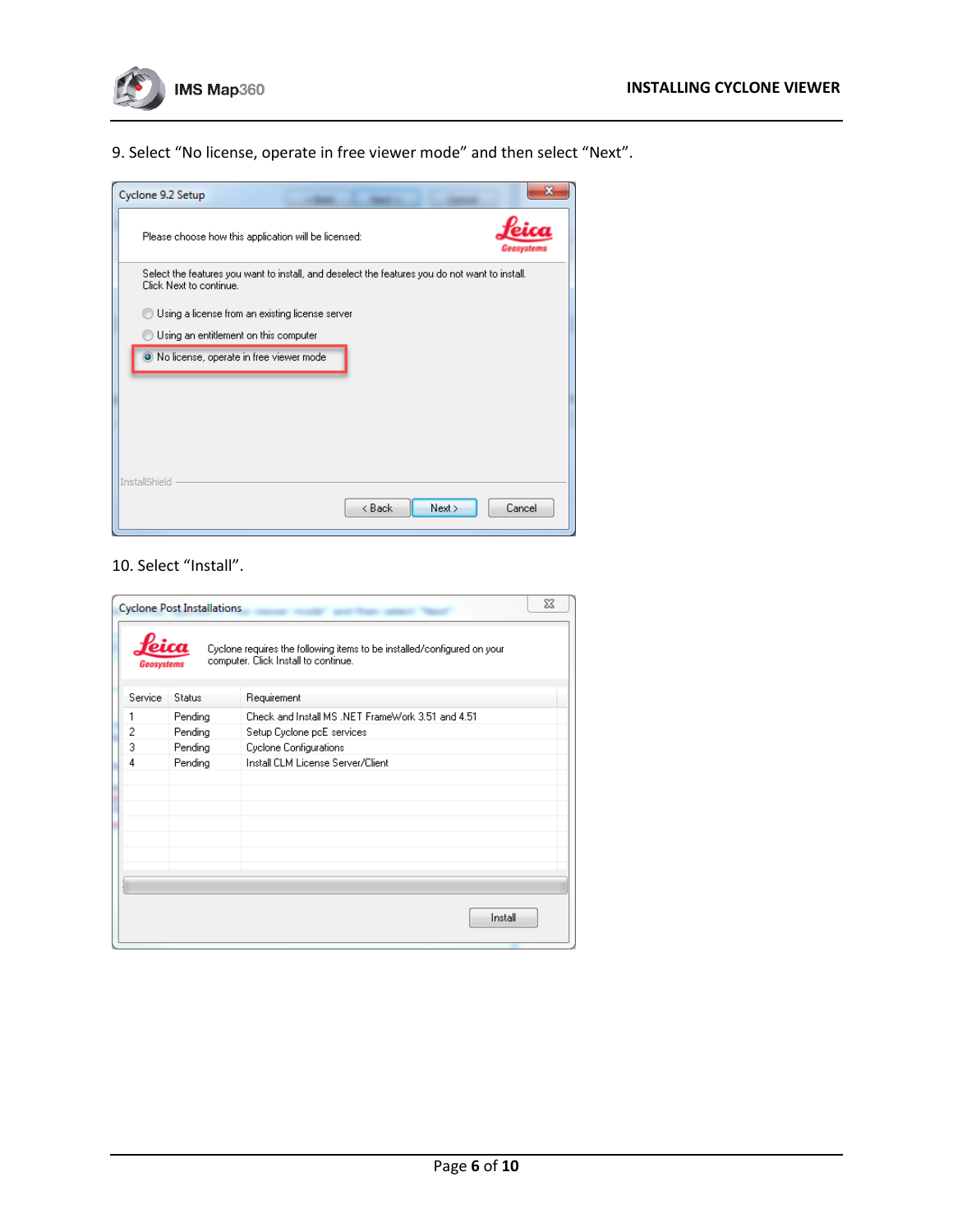

11. Check shortcut locations and select "Next".

| Cyclone 9.2 Setup                             | $\mathbf{x}$               |
|-----------------------------------------------|----------------------------|
| <b>Shortcut Locations</b>                     | œ<br><b>Geosystems</b>     |
| Create a shortcut on the following locations: |                            |
| Desktop                                       |                            |
| Start Menu                                    |                            |
|                                               |                            |
|                                               |                            |
|                                               |                            |
|                                               |                            |
| <b>InstallShield</b>                          |                            |
|                                               | Next ><br>< Back<br>Cancel |

## 12. Select "Finish".

| Cyclone 9.2 Setup      |                                                                                                |
|------------------------|------------------------------------------------------------------------------------------------|
| <b>Cyclone</b>         | InstallShield Wizard Complete<br>Setup has finished installing Leica Cyclone on your computer. |
| ca<br>Geosystems<br>٨ı | Finish<br>< Back<br>Cancel                                                                     |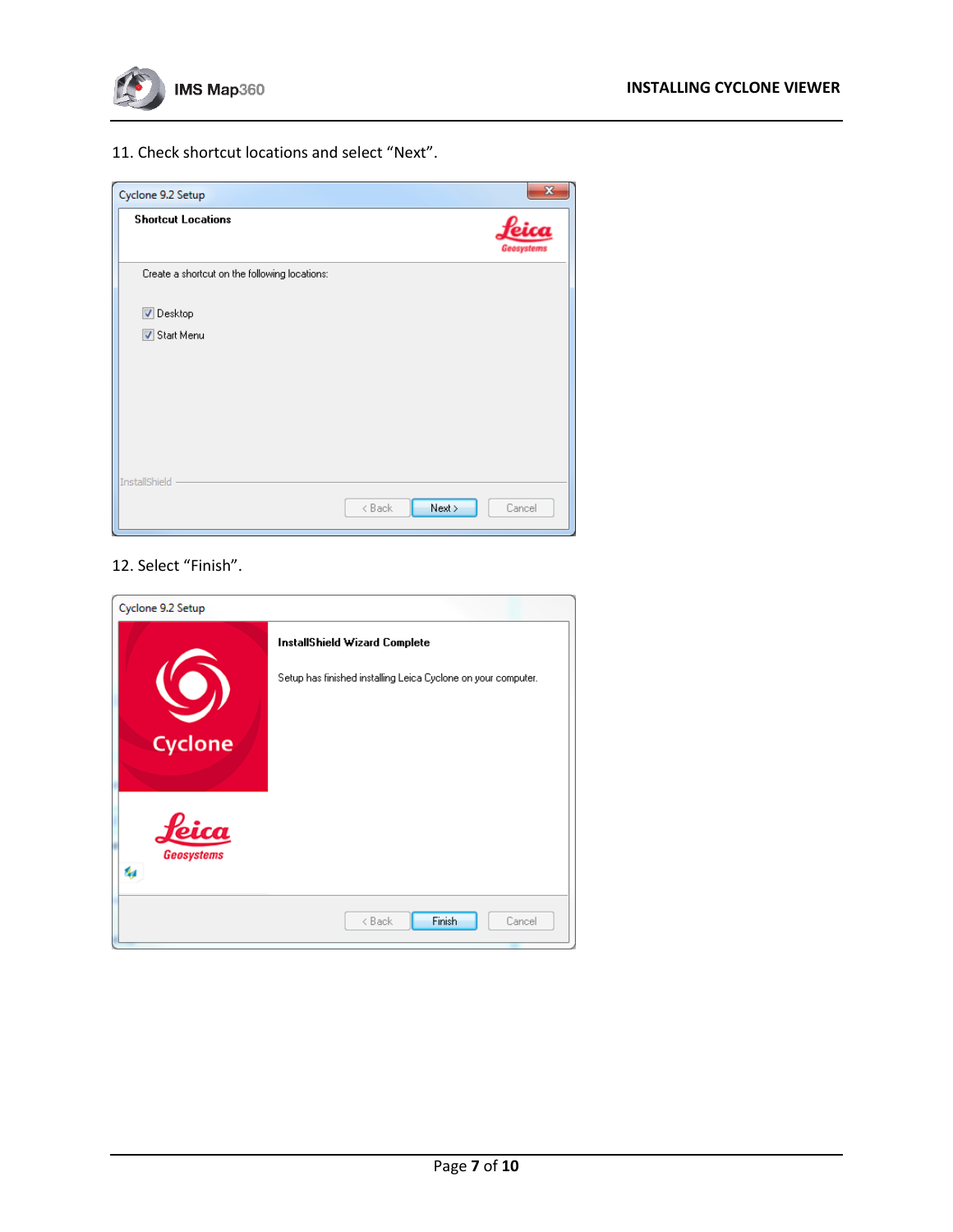

### 13. Press "OK".



14. Now select "Create New User Configuration Manager" and "Next".

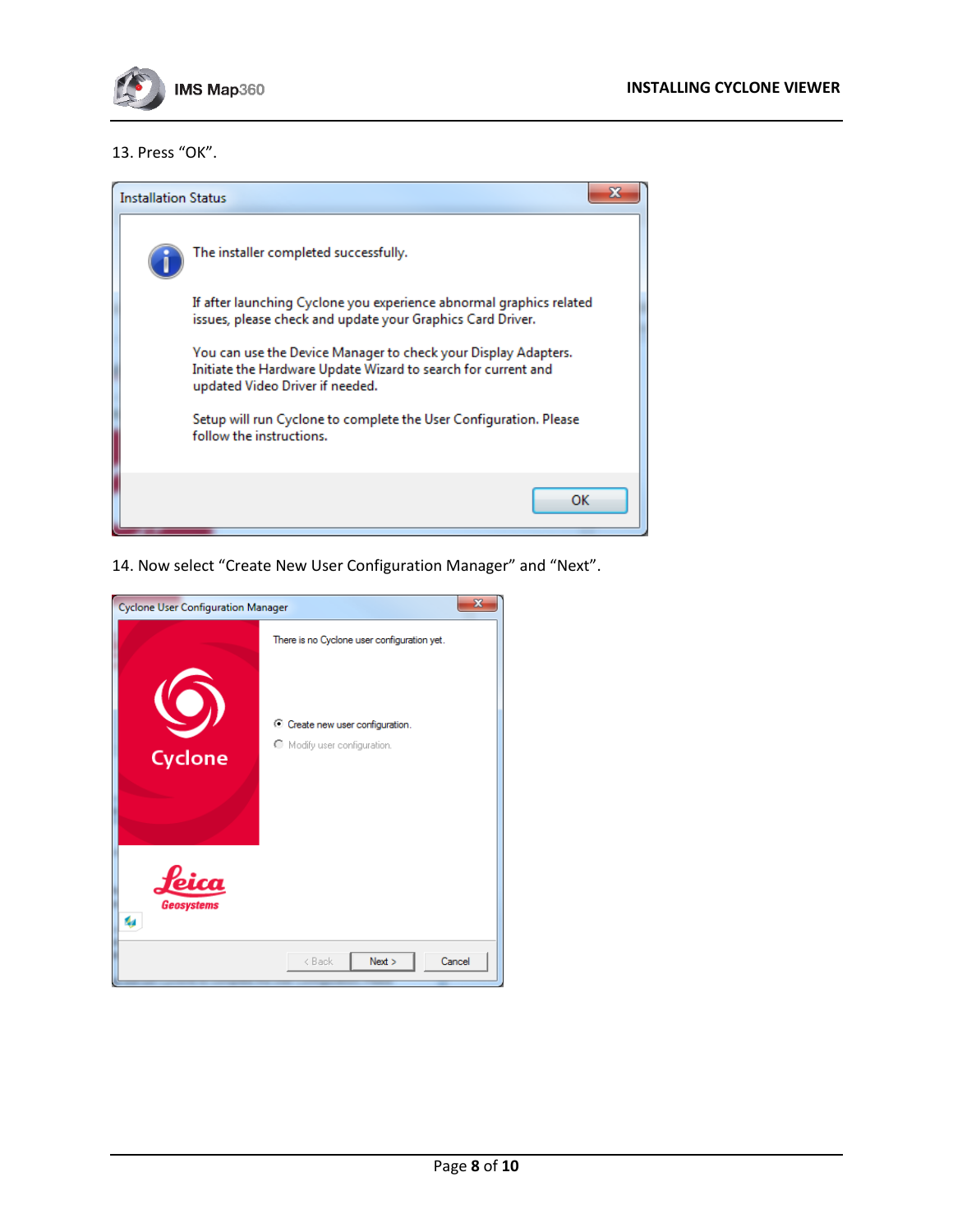

#### 15. Press "Next" to install to default folders.

| <b>Cyclone User Configuration Manager</b>                                            |          |
|--------------------------------------------------------------------------------------|----------|
| <b>User Folders:</b><br>The locations for user configuration, data and output files. |          |
| User configuration folder:                                                           |          |
| C:\Users\Olivia Floyd\AppData\Roaming\Leica Geosystems\Cyclone                       | $\ldots$ |
| Library folder: (of object catalog/parts tables, etc.)                               |          |
| C:\Program Files\Leica Geosystems\Cyclone\Lib                                        | $\ldots$ |
| Default data folder: (i.e. project databases)                                        |          |
| C:\Users\Olivia Flovd\Documents\Cvclone                                              | $\ldots$ |
| Log and report folder:                                                               |          |
| C:\Users\Olivia Floyd\Documents\Cyclone\Log                                          | $\ldots$ |
| Temporary files folder:                                                              |          |
| C:\Users\Olivia Flovd\Documents\Cvclone\Temp                                         | $\ldots$ |
| Model Library Folder:                                                                |          |
| C:\Users\Olivia Floyd\Documents\Cyclone\CycloneModelLib                              | $\ldots$ |
| Cancel<br>< Back<br>Next                                                             |          |

#### 16. Then select "Finish".

| <b>Cyclone User Configuration Manager</b>                                                                                                                                                                                                                                                                                                                                                                                                                                           |        |
|-------------------------------------------------------------------------------------------------------------------------------------------------------------------------------------------------------------------------------------------------------------------------------------------------------------------------------------------------------------------------------------------------------------------------------------------------------------------------------------|--------|
| Confirmation:<br>Click the Finish button to start processing.                                                                                                                                                                                                                                                                                                                                                                                                                       |        |
| Creating Cyclone configuration profile with:<br>Configuration Folder = C:\Users\Olivia Floyd\AppData\Roaming\Leica Geosystems\(<br>Library Folder = C:\Program Files\Leica Geosystems\Cyclone\Lib<br>Default Data Folder = C:\Users\Olivia Floyd\Documents\Cyclone<br>Log Folder = C:\Users\Olivia Floyd\Documents\Cyclone\Log<br>Temporary Folder = C:\Users\Olivia Flovd\Documents\Cvclone\Temp<br>Model Library Folder = C:\Users\Olivia Floyd\Documents\Cyclone\CycloneModelLib |        |
| Ш                                                                                                                                                                                                                                                                                                                                                                                                                                                                                   |        |
| Finish<br>< Back                                                                                                                                                                                                                                                                                                                                                                                                                                                                    | Cancel |